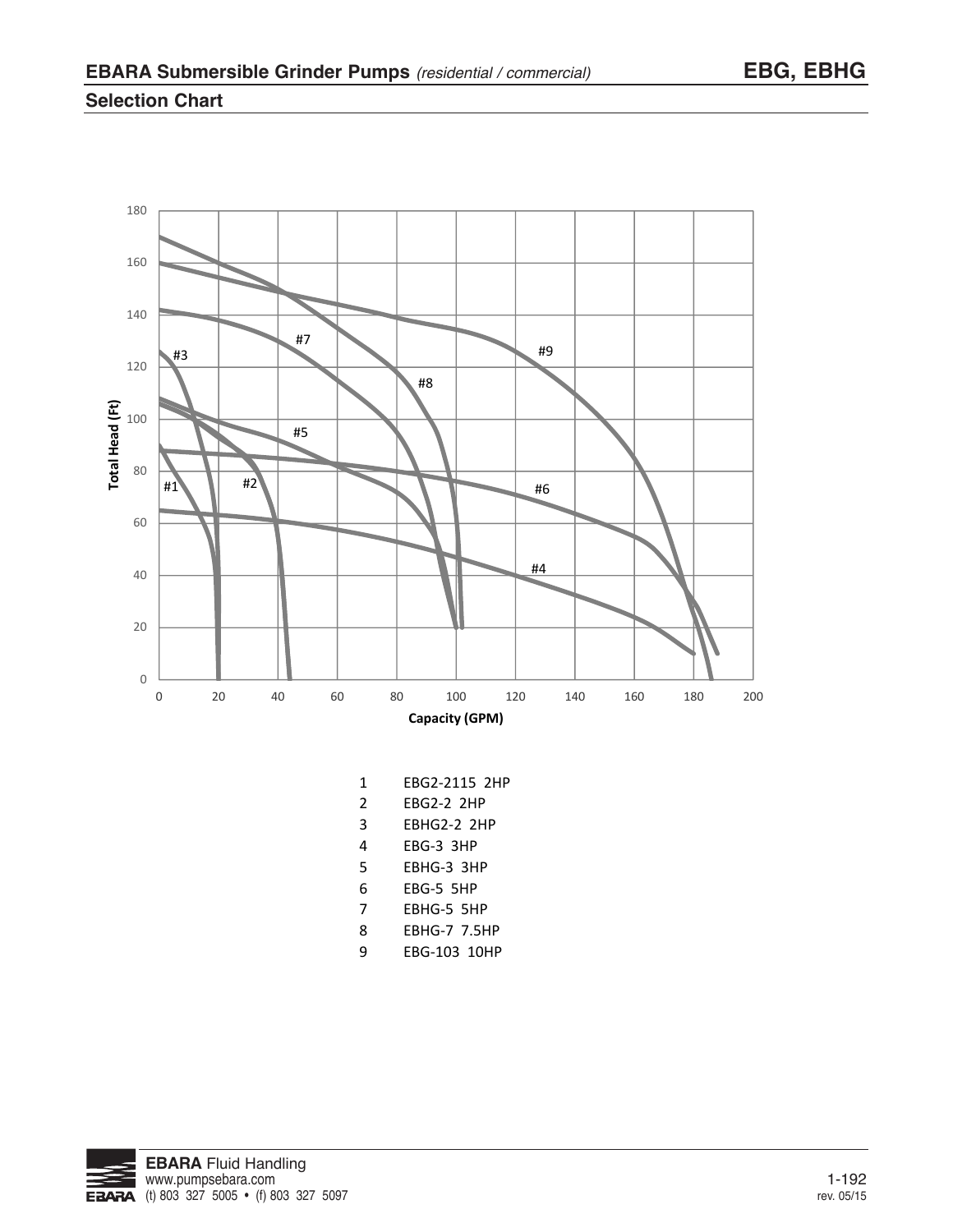

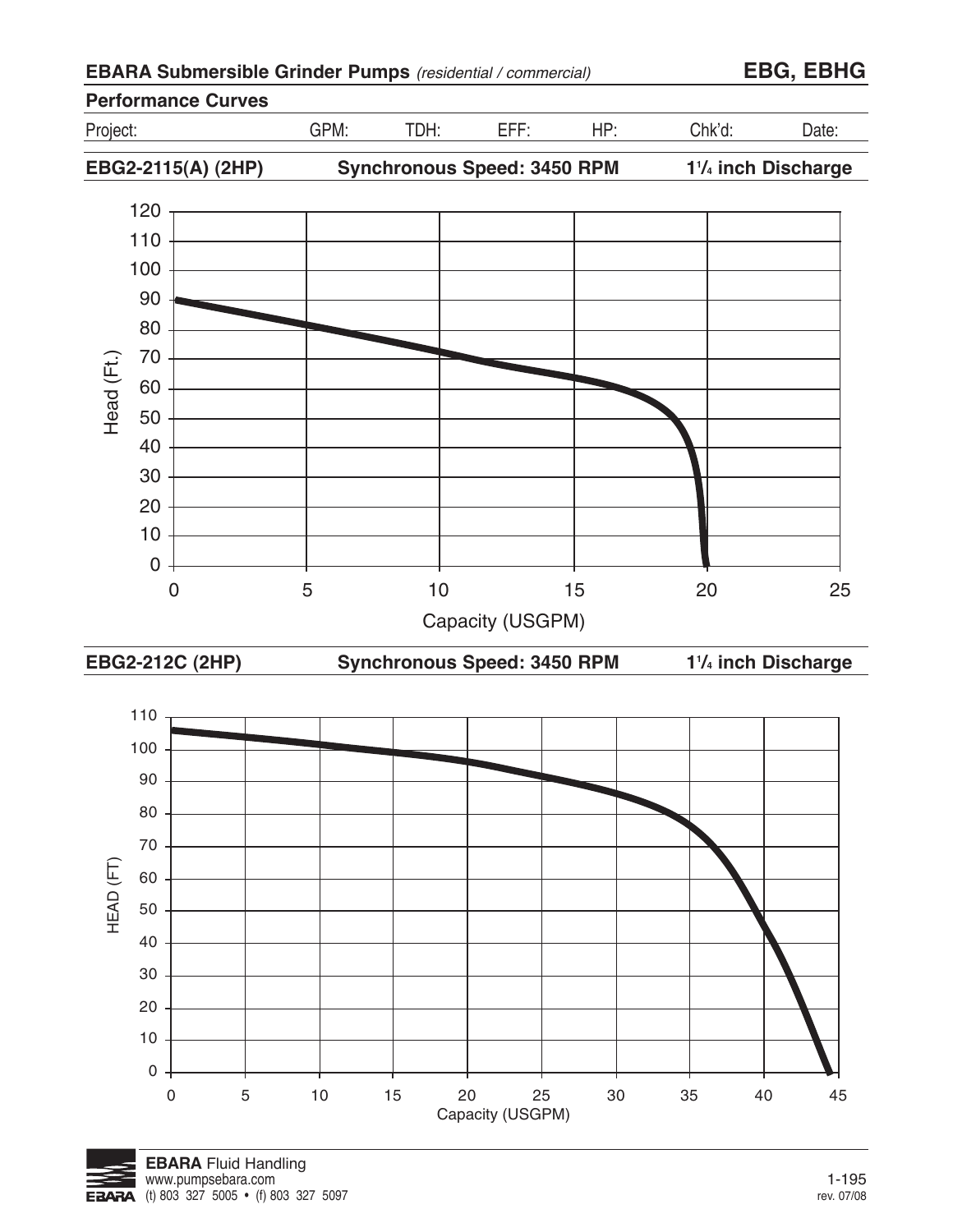

0 5 10 15 20 25 30 35 40 45

Capacity (USGPM)

0

10 20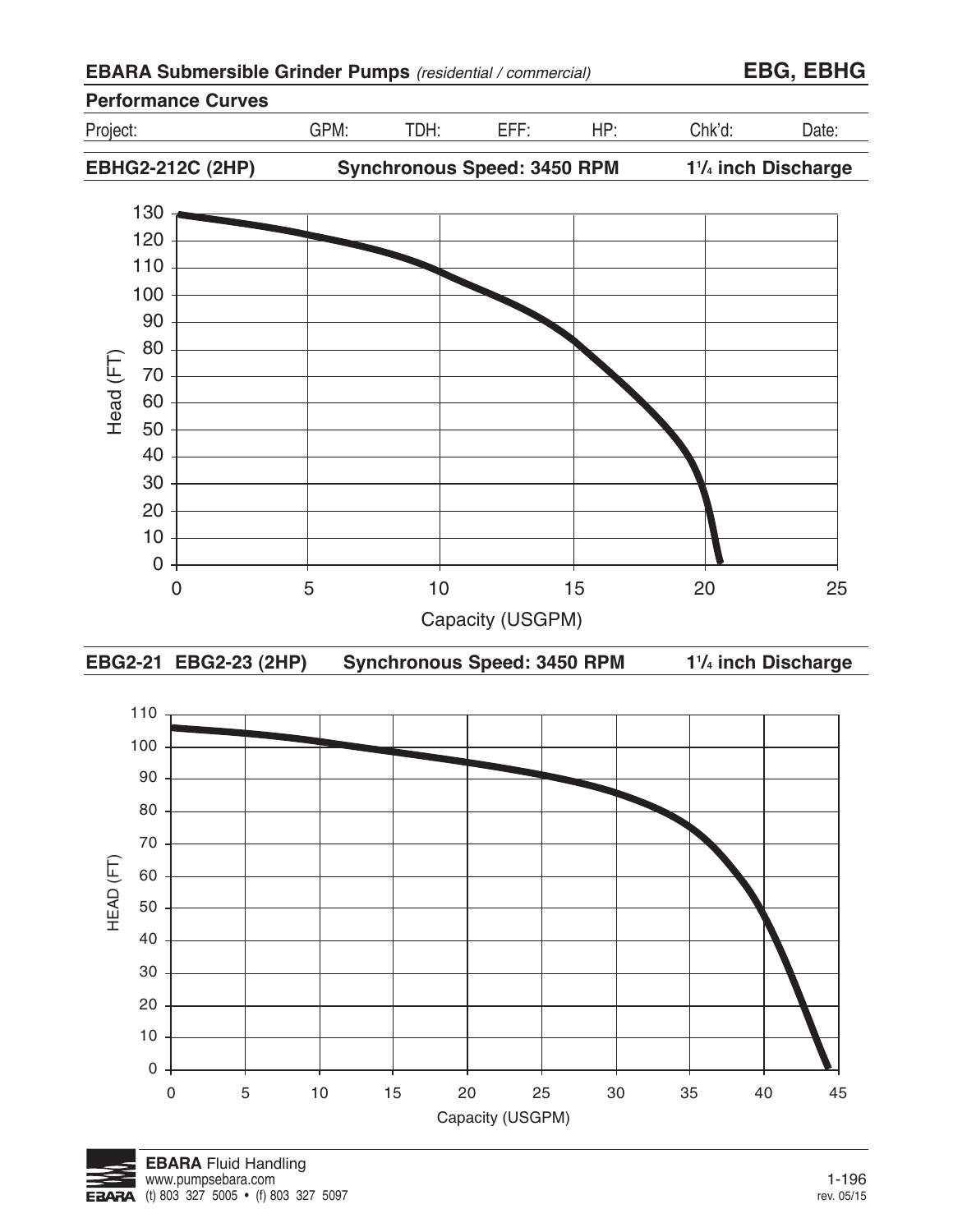| <b>EBARA Submersible Grinder Pumps</b> (residential / commercial) |  |  |  |
|-------------------------------------------------------------------|--|--|--|
|-------------------------------------------------------------------|--|--|--|

**EBARA Submersible Grinder Pumps** (residential / commercial) **EBG, EBHG**

## **Performance Curves** Project: GPM: TDH: EFF: HP: Chk'd: Date: **EBHG2-21 EBHG2-23 (2HP) Synchronous Speed: 3450 RPM 11 /4 inch Discharge**



**EBG-31 EBG-33 (3HP) Synchronous Speed: 3450 RPM 21 /2 / 3 inch Discharge**



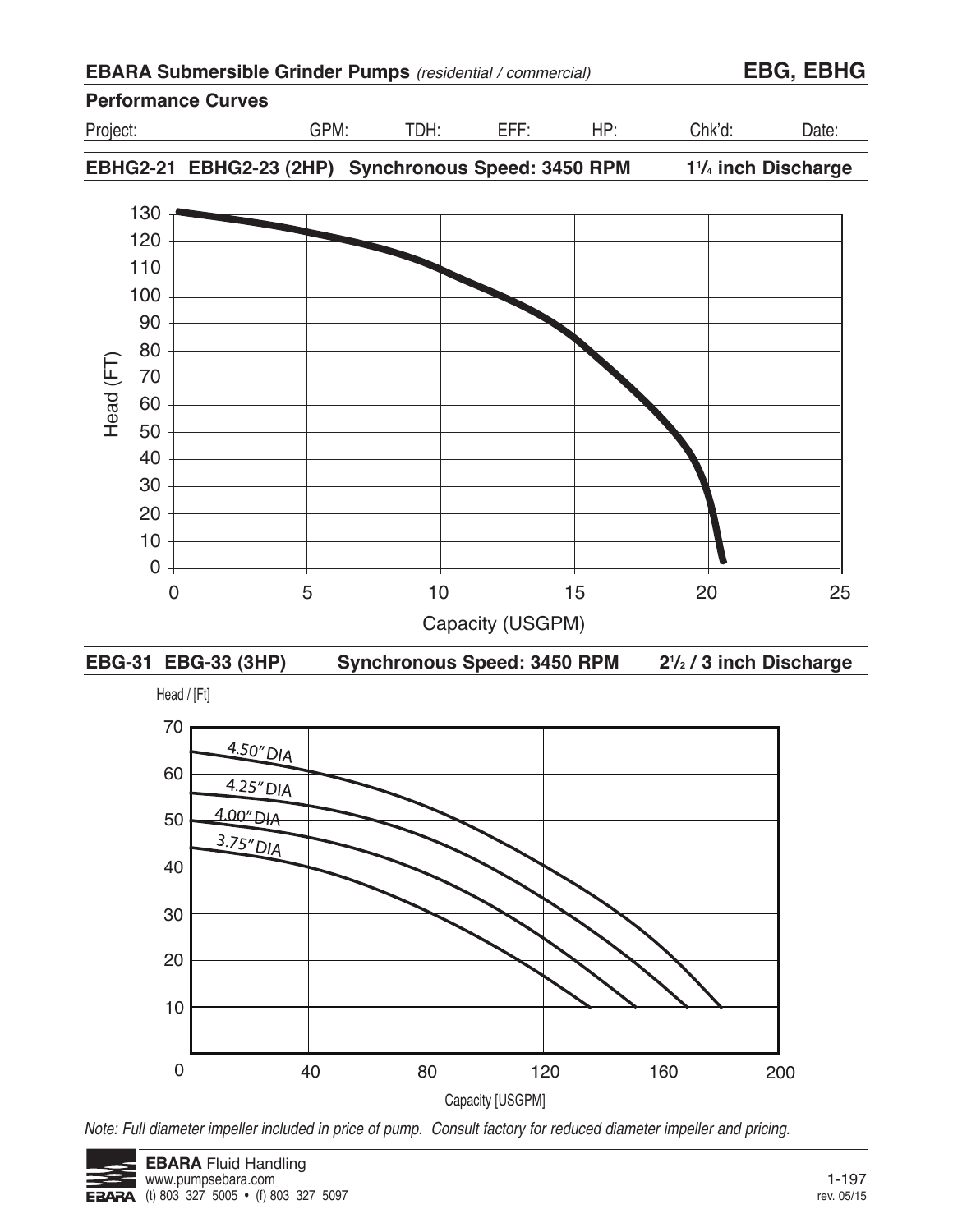| EBARA Submersible Grinder Pumps (residential / commercial) |  |
|------------------------------------------------------------|--|
|------------------------------------------------------------|--|

**EBARA Submersible Grinder Pumps** (residential / commercial) **EBG, EBHG**



Note: Full diameter impeller included in price of pump. Consult factory for reduced diameter impeller and pricing.



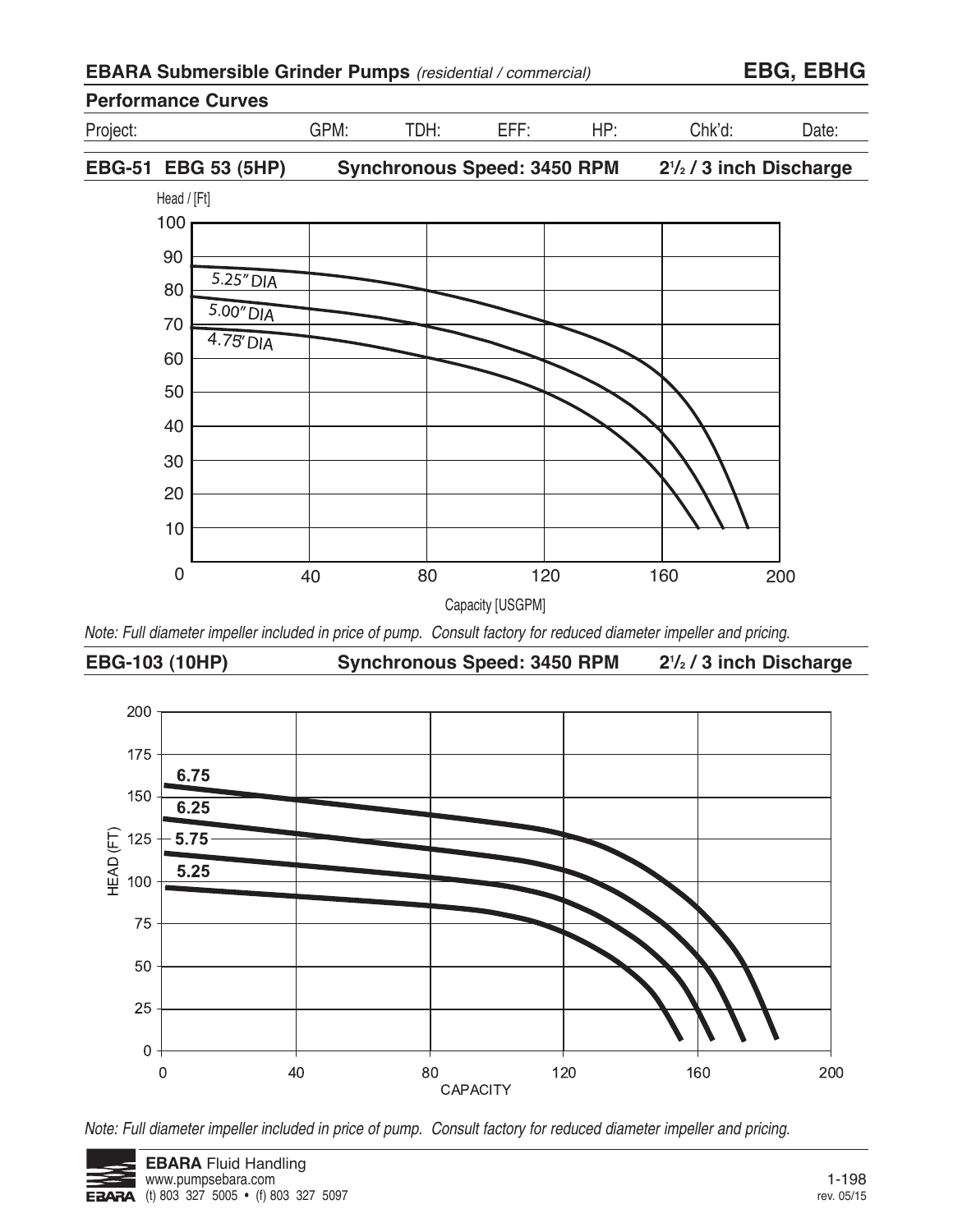| <b>EBARA Submersible Grinder Pumps</b> (residential / commercial) |  |
|-------------------------------------------------------------------|--|
|-------------------------------------------------------------------|--|

# **Performance Curves**



Project: GPM: TDH: EFF: HP: Chk'd: Date:

#### **EBHG-31 EBHG-33 (3HP) Synchronous Speed: 3450 RPM 21 /2 / 3 inch Discharge**

Head / [Ft]



Note: Full diameter impeller included in price of pump. Consult factory for reduced diameter impeller and pricing.